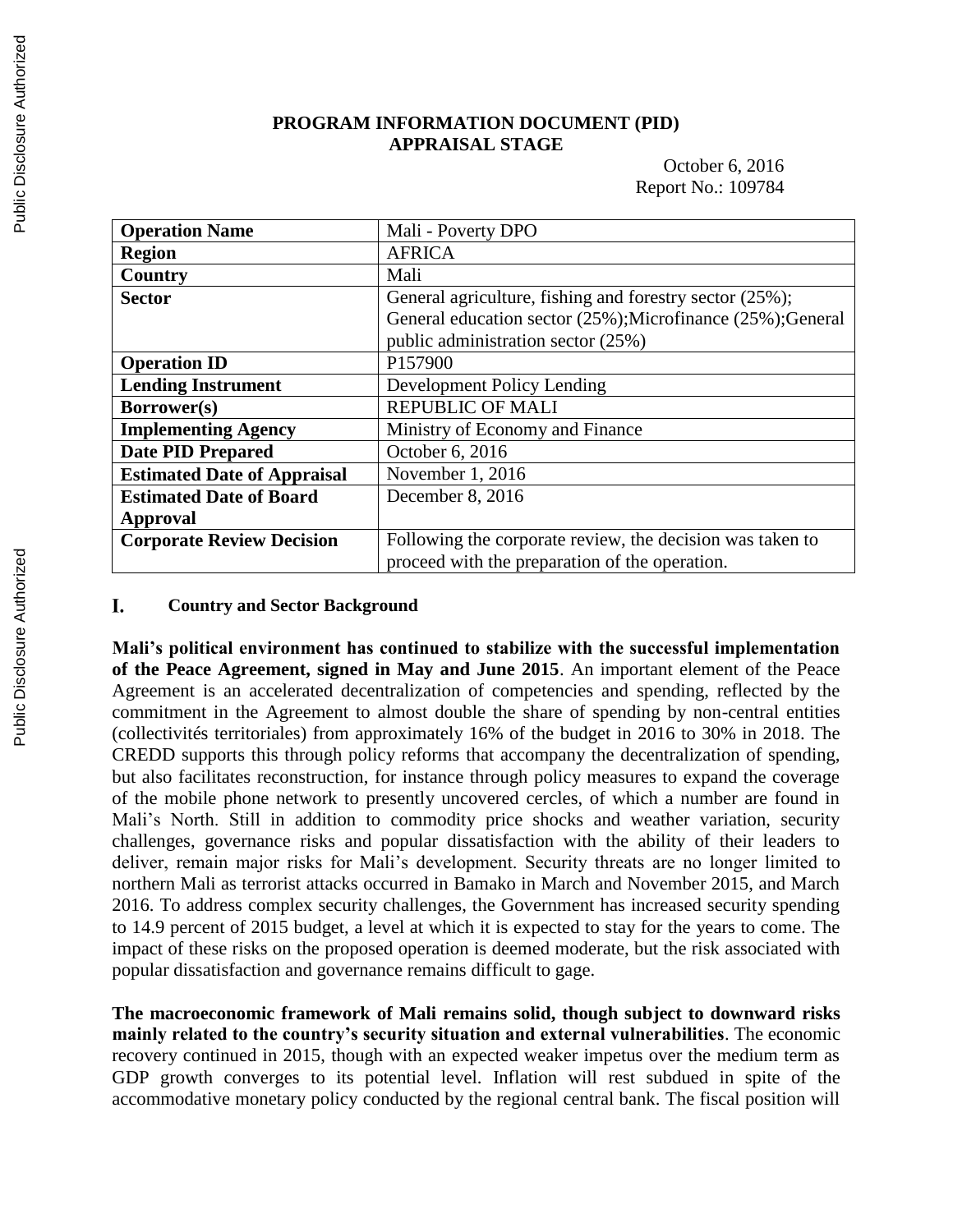deteriorate in the short term due to substantial increases in capital expenditure in compliance with the commitments made by the Government in the Peace Agreement. However, in the medium term the fiscal situation will strengthen owing to improved domestic revenue mobilization and the maintenance of greater discipline in recurrent expenditure. In the same vain, the current account deficit is expected to widen in the short term under the pressure of higher public investment and negative terms of trade, but it will reverse to lower levels – though remaining sizeable – as a result of the fiscal consolidation.

**Poverty has been declining, but human capital indicators remain low**. Poverty has declined rapidly between 2001 and 2011 from 55.4 percent to 48.4 percent1, through a combination of growth and reduced inequality driven by increased agricultural productivity in cereals. However, the poverty rate is expected to have increased between 2011 and 2013 as a result of the 2012 political crisis and aggravated by poor rains in 2011. In 2013, the poverty rate was estimated at 50.9 percent. From that time onward poverty is believed to be on a slightly downward trajectory thanks to positive per capita growth rates. Other dimensions of poverty and indicators of human capital, remain low. Malnutrition is a major challenge (28 percent of children are stunted), health services are inaccessible and of poor quality and the average number of years of formal education of the adult population is 2.4 years.

T**he PRIGSO series takes a new approach to budget support in Mali**. As the country was coming out of the 2012 security, political, and economic crises, the previous DPO series supported the authorities' efforts to address the twin challenges of fiscal consolidation while boldly tackling governance problems by focusing on strengthening Public Financial Management (PFM) and Governance. Past reforms included efforts to improve budget transparency, strengthen fiduciary and establishment of controls, and improve public investment management, as well as actions to reduce opportunities for corruption, accelerate public procurement and build local government financial management capacity. The present series, by contrast, aims to sustain the foundations for robust and inclusive economic growth, decentralization and protection of the most vulnerable. Support to governance and PFM reforms is now pursued through an active policy dialogue in the context of the annual Country Policy and Institutional Assessment.

#### II. **Operation Objectives**

 $\overline{a}$ 

The operation has two development objectives: (i) to foster inclusive growth, and (ii) to support pro-poor decentralized transfers and social protection.

#### III. **Rationale for Bank Involvement**

**This operation proposes the first Poverty Reduction and Inclusive Growth Support Operation (PRIGSO) in the amount of US\$40 million equivalent to the Government of Mali**. The series is designed to support the implementation of the Growth and Poverty Reduction Strategy Paper for the period 2016-18, known as the "Cadre Stratégique pour la Relance Economique et le Développement Durable du Mali"(CREDD), adopted by the Government of Mali in early 2016. The objective of CREDD is to promote inclusive and sustainable development for reducing poverty and inequality in a united and peaceful Mali by harnessing the

 $1$  Based on \$ 1.90 a day international poverty line, harmonized to be comparable with other countries in the region, particularly Niger and Chad.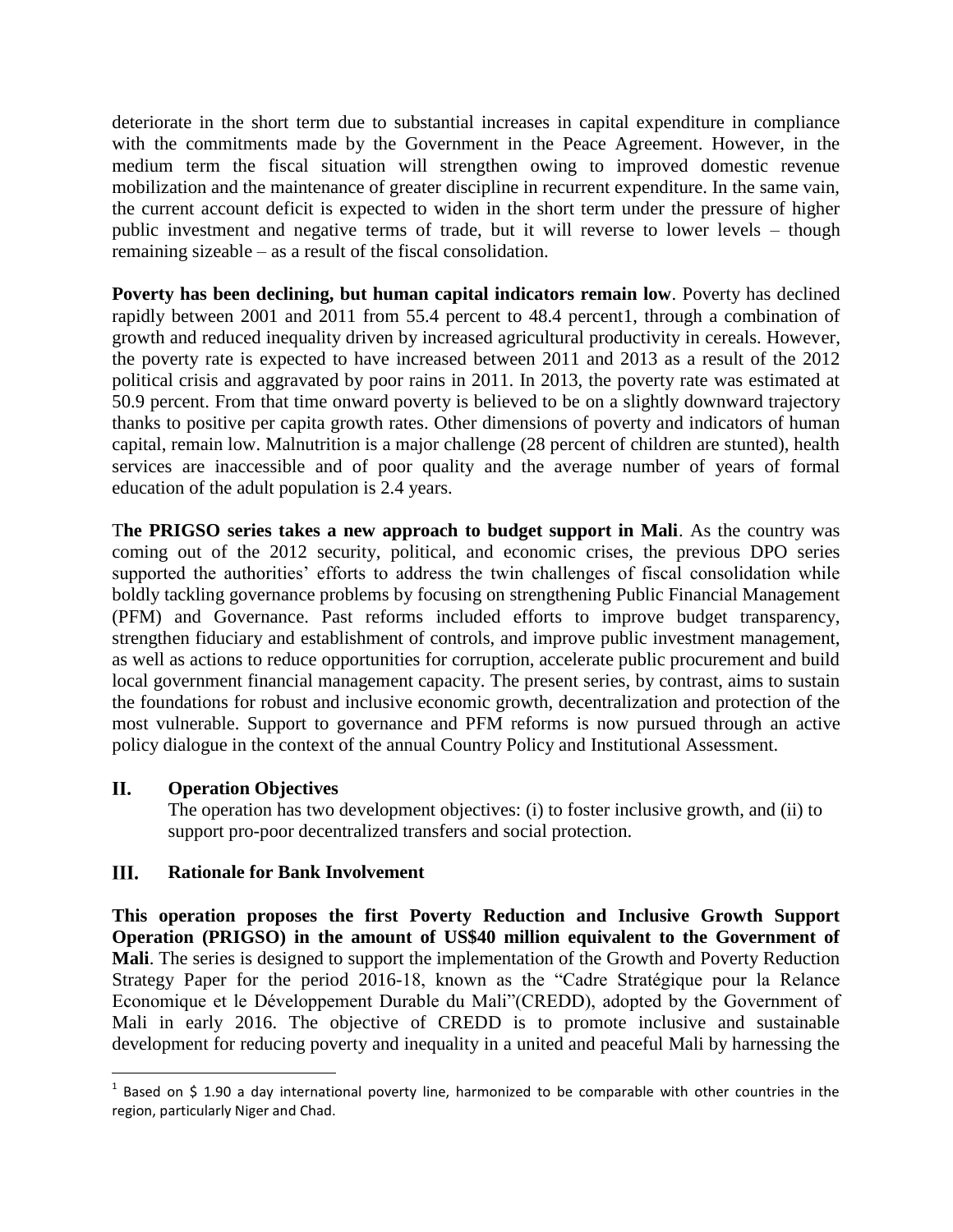country's potential and capabilities of resilience in order to achieve the Sustainable Development goals in 2030. The PRIGSO series supports the policies defined in the CREDD by fostering inclusive growth and supporting pro-poo decentralized transfers and social protection and will partially finance the national budgets of 2016-17. This is the first credit in the proposed credit series, which consists of two single tranche credits to be disbursed in 2016 and 2017. Current programming under IDA17 envisages US\$ 80 million equivalent for the two operations combined, but amounts may change in response to an evolving economic and institutional context.

The proposed operation is structured around two pillars: (i) fostering inclusive growth, and (ii) supporting pro-poor decentralized transfers and social protection.

#### IV. **Tentative financing**

| Source:                                     |       | \$m.) |
|---------------------------------------------|-------|-------|
| BORROWER/RECIPIENT                          |       | 0.00  |
| International Development Association (IDA) |       | 40.00 |
| Borrower/Recipient                          |       |       |
| <b>IBRD</b>                                 |       |       |
| Others (specifiy)                           |       |       |
|                                             | Total | 40.00 |

#### $V_{\cdot}$ **Tranches** *(if applicable)*

**N/A.**

#### **Institutional and Implementation Arrangements** VI.

In line with the arrangements used for previous DPOs in Mali, the Ministry of Economy and Finance (MEF) will be responsible for managing the proposed operation. Bank staff will focus on monitoring progress towards the expected results of the program

#### VII. **Risks and Risk Mitigation**

**The overall risk rating for the proposed operation is substantial**. In particular, political, risks could jeopardize the expected outcomes of the operation.

**Political, Governance and Security Risks are high**. Lack of progress in the security situation in the North, and/or its extension to the South (through terrorist attacks) could distract Government's attention and divert resources from its recovery and development agenda. The Government security apparatus has so far been unable to counter this trend and there is a real risk of growing divide within Mali's population. The proposed series does not directly entail measures to mitigate such risks or their impact, even if the focus put on poverty reduction and resilience is intended to generate buffers needed to absorb security shocks.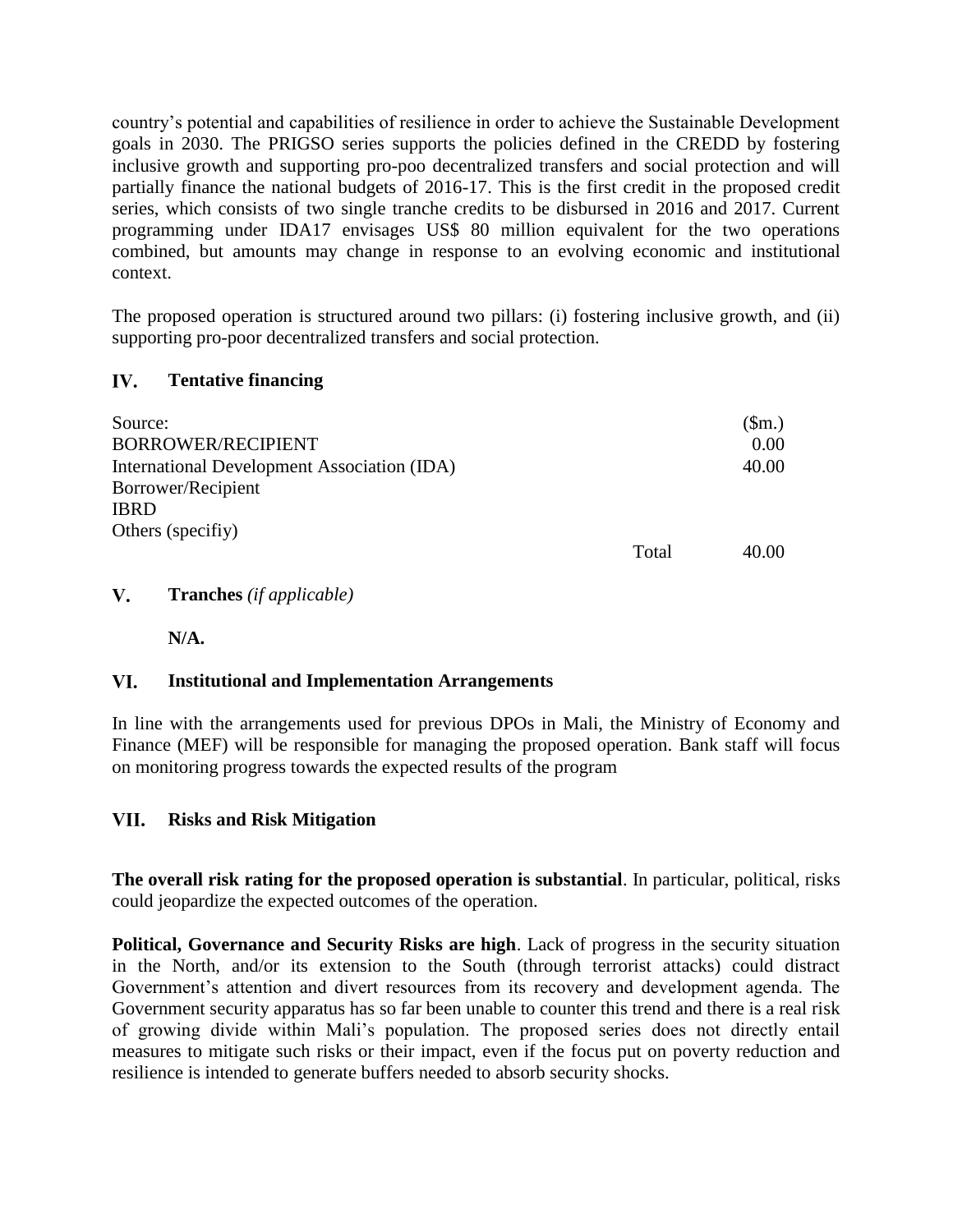Fiduciary risks are substantial. In spite of progress made through the adoption of various regulations to improve PFM, recent procurement issues and the weaknesses reported on the compliance with the internal control rules as well as the external scrutiny and audits make evidence that fiduciary risks remain substantial. Mitigation measures includes the monitoring of continuous progress noted following latest IMF Safeguards Assessment of the BCEAO and the demonstrated commitment of the Government to implement other wide ranging reforms in the area of PFM.

**Macroeconomic risks are substantial**. An unexpected reversal in the downward oil prices trend and a drop in gold prices would both affect negatively fiscal accounts. A negative climatic shock would aggravate food insecurity, raise social spending needs and raise food inflation and would significantly reduce GDP growth –also in the non-agricultural sectors. Given Mali's limited fiscal buffers, such risks could affect budget execution, and, in particular, domestically-financed public investment, possibly generating the accumulation of expenditure arrears. However, Mali's fiscal situation and management already remained sound during the crisis and should continue as such given the stabilizing effect of WAEMU membership and PFM reforms undertaken in recent years. Risks of contagion effects to the financial sector or to the balance of payments would continue to be moderate as the financial sector continues to be highly liquid and Mali benefits from the pooling of WAEMU foreign currency reserves to cover its balance of payments needs in bad times, including debt service obligations.

**Institutional capacity risks are also rated substantial**. There is a large number of ministries (Economy and Finance, Agriculture, Transports, ICT, and Solidarity, Humanitarian Action and Reconstruction of the North) in charge of the implementation of the supported reforms, all of them being endowed with limited well-qualified, in-house resource personnel. However, capacity enhancement is being provided through technical assistance by the World Bank and other development partners in the areas considered for policy reforms in the proposed series (MFI, ICT, agriculture, social protection, decentralization, transports, etc.). Monitoring and evaluation arrangements commonly in place in the Ministry of Economy and Finance are largely adequate and have proven their effectiveness during previous DPO series.

# **Poverty and Social Impacts and Environment Aspects**

# *Poverty and Social Impacts*

**The SCD highlights how poverty reduction in Mali experienced has been associated with a rapid increase in the production of cereals** following market liberalization, as well as sustained subsidies on fertilizer, increased remittances, improved off farm income opportunities (informal gold mining; telecom) and improved road connectivity. The SCD also notes how for accelerated poverty reduction, attention needs to shift to raising agricultural productivity in the semi-arid zones, while paying attention to creating an enabling business environment. The SCD finally points to the significant contribution scaled up social protection could make to poverty reduction. The continued relevance of focusing on improving rural productivity and resilience is demonstrated by data collected in July 2016 by the World Bank's Permanent Monitoring System (Suivi Permanent) which demonstrated that levels of levels of food insecurity in the semi-arid agro-ecological zone are much higher (65 percent) than elsewhere (20-30 percent).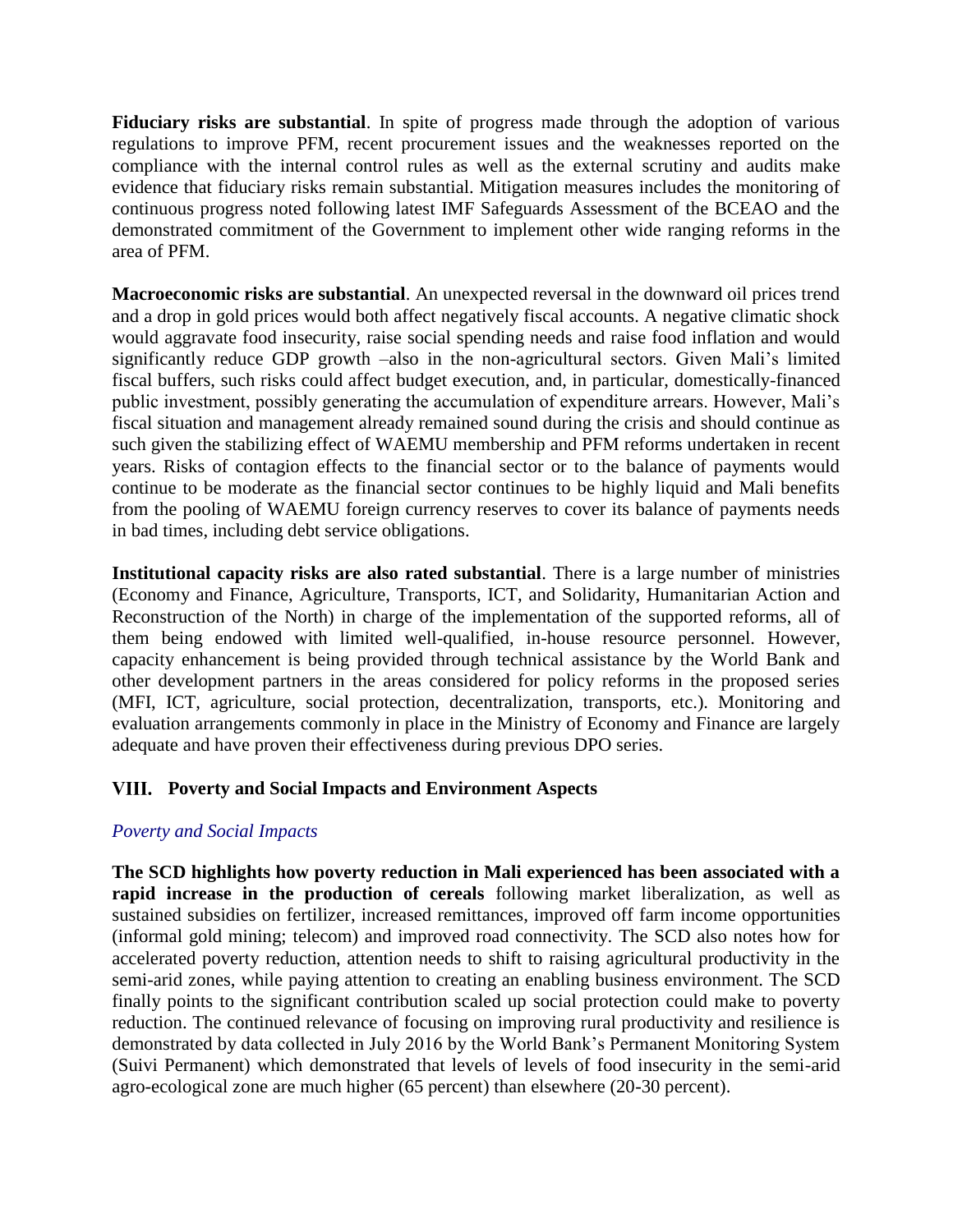**The measures supported by the proposed series operationalize the recommendations of the SCD**. The expansion of the e-voucher scheme enhances the efficiency, transparency and traceability of agricultural subsidies, subsidies which, analysis prepared for this operation, have a demonstrated (and significant) positive effect on productivity. To ensure e-vouchers reach households in the more isolated areas –where the poorest live, this DPO series supports mobile phone network extension and its upgrading through the prior action for the AGEFAU and the award of the 4G license/ introduction of a fourth operator. Better maintenance of rural roads, reform of the micro-finance sector and measures in support of enhanced social protection complement these measures that are aimed at productivity enhance by on the one had ensuring market access, and on the other improving the ability of households to invest in productive assets. The latter is supported by impact evaluations of cash transfer schemes implemented under similar agro-ecological circumstances to which team members contributed.

**Measures that indirectly support the core priorities of the SCD are support to fiscal decentralization and the promulgation of the land act**. Increased fiscal decentralization bears the premise of improved service delivery because by bringing decision making to the local level local priorities can be better reflected and because more purchasing power at the local level may incentivize those who make up Mali's personalized political settlement to invest more in rural areas. To ensure that the results of decentralization are carefully monitored the team has invested –in collaboration with the authorities in a CEQ analysis for 2015. This analysis considers the distributional impact of revenue collection and budgetary spending and serves will serve baseline against which future (more decentralized) budgets will be evaluated. In addition, the team has set up a high frequency monitoring system that assesses on a quarterly basis the quality of service delivery. The system monitors particularly households in northern Mali, and resources allowing, could be expanded to the remainder of the country. Yet even without doing so, the impact of increased decentralization should certainly be picked up by the Suivi Permanent.

**The adoption of the Rural Land Act and the revision of the Domains and Land Act are expected to reduce tenure uncertainty, a constraint brought out by the SCD**. The new Rural Land Act gives greater recognition to customary land rights, requires consent of family members for land transactions, promotes land administration (land holdings and transactions), promotes access of women and young people to agricultural land managed by government (irrigation schemes in particular) and supports the establishment of village land commissions. The new land act also supports the establishment of an amicable settlement procedure of agricultural land disputes prior to referral to the competent courts, a measure which is believed to enhance the ability of family farmers to access justice and reduce costs of conflict resolution. Enhancing tenure security, including of customary land and for secondary right holders like women and other family members, access to conflict mediation contributes to productivity enhancing investments and reduces the costs of protecting rights while improving community level land administration will provide more security for land transactions.

**As none of the proposed measures is expected to have a negative impact on the poor, PSIA analyses were not commissioned**. The team does, however, continue to follow closely the evolution of poverty in Mali, using various tools. The CEQ analysis and Suivi Permanent were already mentioned. In addition the team works with the authorities in strengthening the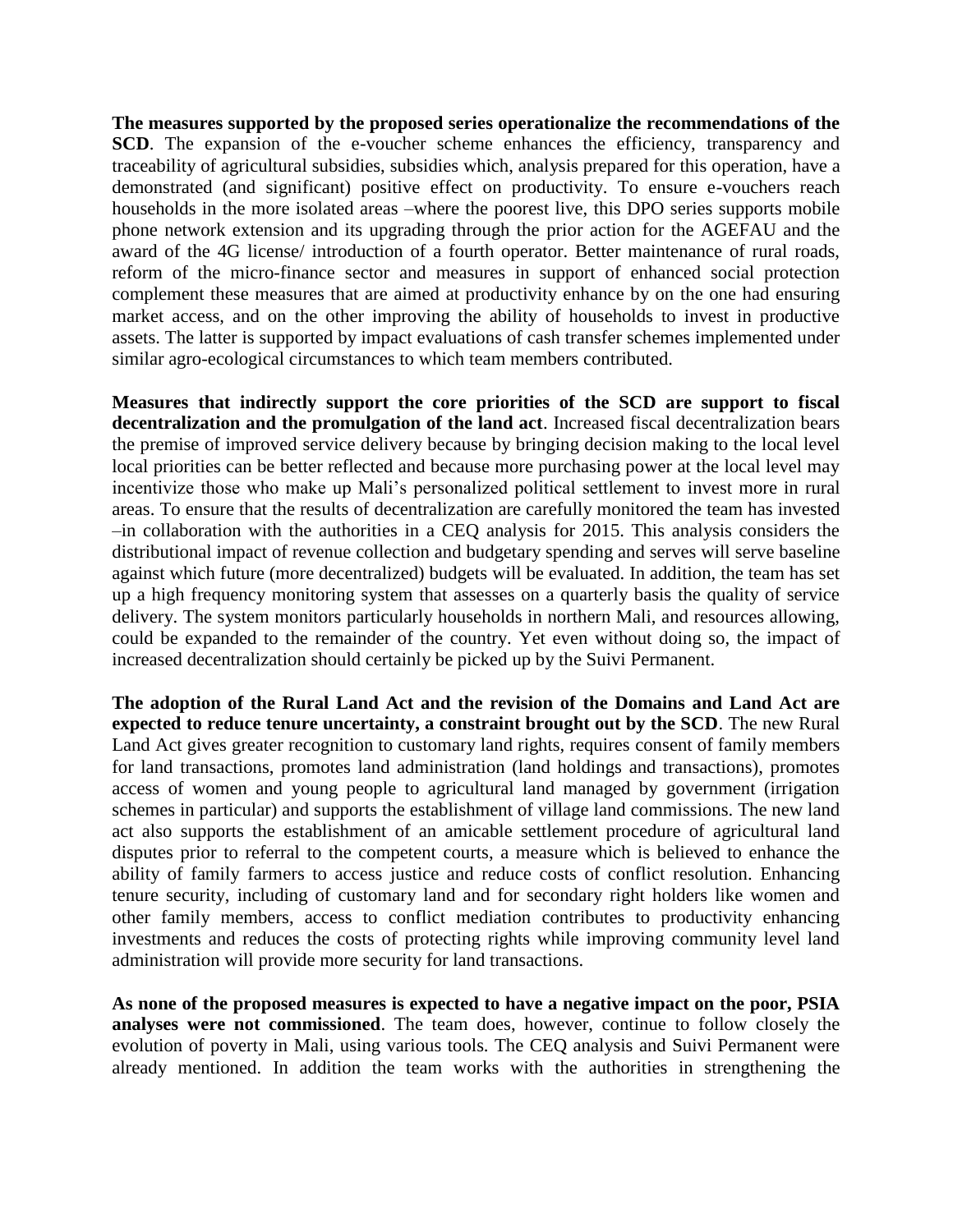household survey system. A revised living standards survey was designed, in collaboration with the WAEMU Commission, and will be fielded in 2017.

**The reforms which are included in the proposed operation are expected to have a positive impact on gender equality**. Some gender issues are driven by an insufficient allocation of resources to key services. The proposed operation includes measures to foster inclusive growth and sectoral efficiency and support the resilience of poor and vulnerable populations through higher transfers at the decentralized level and larger coverage of social protection mechanisms. These measures will contribute to gradually correct gender disparities by easing girls' and women's access to basic social services and new economic opportunities.

## *Environment Aspects*

**Measures supported by the proposed operation are not expected to have any significant negative impact on the environment**. Should the Rural Land Act and the revision of the Domains and Land Act be enforced following an inclusive participatory process, they would contribute to improving tenure security, particularly smallholder farmers and reducing land related conflict. Nevertheless, the team recognizes that the key challenges will stem from implementation provisions of these land reform measures in the field. The environmental and social negative impacts due to any poor implementation of the reform remain however uncertain. To reduce the risk of poor implementation, the Government, once adopted, will need to organize an inclusive nationwide awareness campaign. Specific simple and easy access guidelines will also have to be prepared in order to ensure ownership of the reform by stakeholders. The Government will finally need to strengthen the land reform monitoring and evaluation system by including Civil Society Organizations representatives.

**The Government's reform agenda builds on Mali's robust environmental institutional framework**. The backbone of this framework is the Constitutional Law of 1992 which states that: "Everyone has the right to enjoy a healthy environment. Environmental protection and promotion of quality of life is an obligation of all and the state". To this end, Mali adopted the National Policy for Environmental Protection (NEPP) in 1998, the main components of which are related to: (i) fighting against desertification, (ii) pollution prevention and control, and (iii) poverty reduction. In line with NEPP objectives, specific policies/strategies have been adopted such as: the National Plan of Environmental Action Plan, the National Strategy for Managing the Protected Areas, the National Policy for Adaptation to Climate Change, and the National Strategy of Management of Biodiversity. Furthermore, the CSCRP-3 as well as many regional and local development action plans have been "greened" through a participative approach. In addition to traditional regulations governing the management of natural resources such as forests, water courses and basins, hygiene and sanitation, specific regulations are in place to enforce environmental assessment procedures.2 The mining code also entails environmental and social sustainability provisions. The coordination of the policies and strategies, and the enforcement of the specific regulations are under the responsibility of the following institutions: (i) the interministerial committee for the coordination of cross-sectoral environmental issues; (ii) the Ministry in charge of Environment; (iii) the National Directorate of Control of Pollution and Nuisances (DNACPN); (iv) the Environment and Sustainable Development Agency (AEDD); (v)

 $\overline{a}$ 

 $2^{2}$  Decree No. 08-346/P-RM of June 26, 2008.